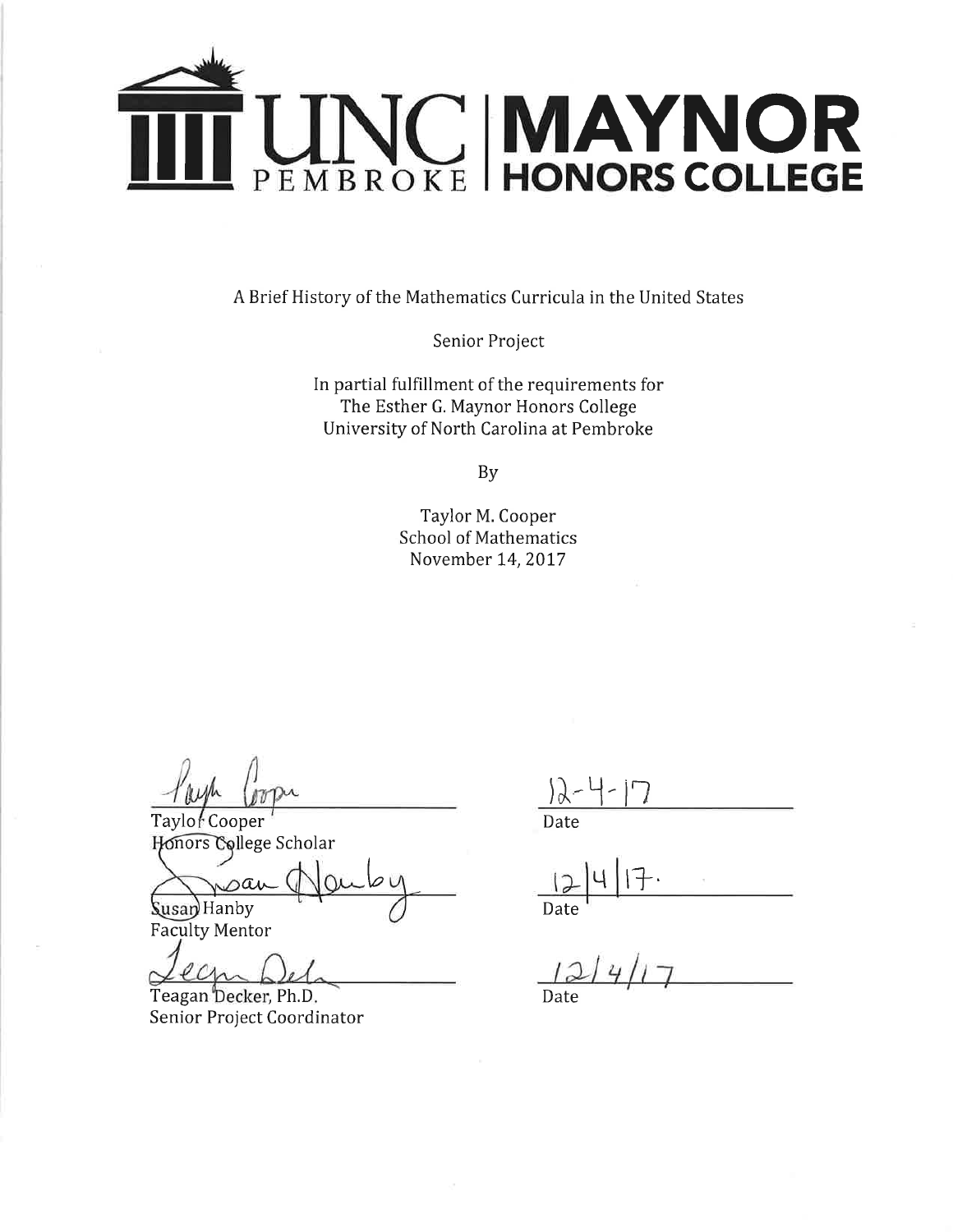## Acknowledgements

I would first like to thank my mentor Susan Hanby of the Mathematics Department at The University of NC at Pembroke. She was always willing to help when I had questions about my writing. She also steered me in the right direction when I began choosing a topic, and I am gratefully indebted to her valuable comments and suggestions on this paper.

I would also like to thank my professor Dr. Teagan Decker of the English Department as the second reader of my paper. I am thankful for her input on the formatting and overall quality of this paper.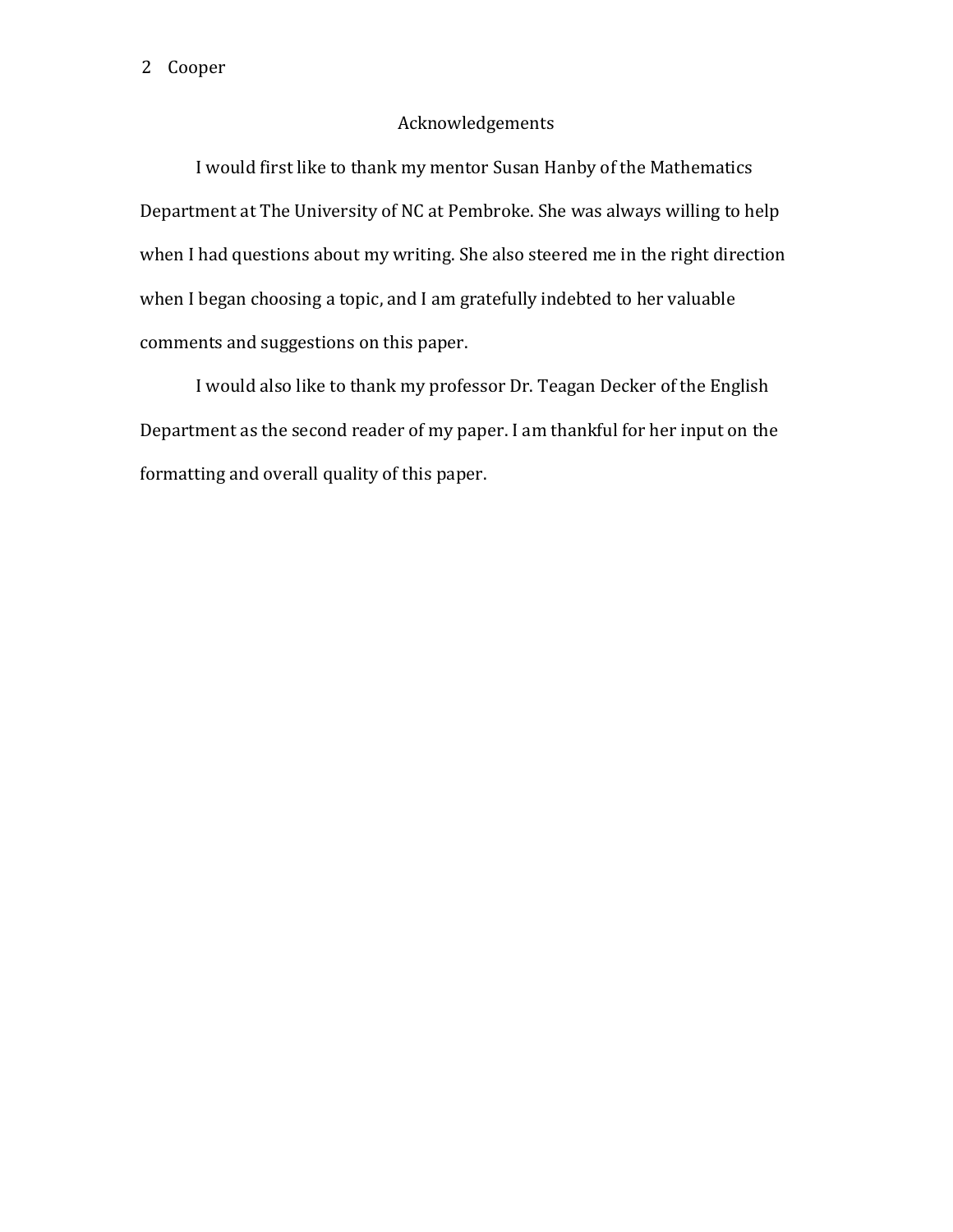## Abstract

This paper provides a historical overview of how the mathematics curricula has evolved from Colonial times to modern-day America. This paper offers a historical perspective of how math has been taught and how historical events, such as the Great Depression and World War II, affected mathematics education in the United States. It also discusses how the value of math education has changed and how different views of mathematics affected what was taught in the classroom. Government legislation and its effects, both positive and negative, are also addressed. The purpose of this paper is not to critique the way that math has been taught, but rather to provide valuable insight into the development of mathematics education and its dynamic nature.

*Keywords:* mathematics education, curricula, progressivism, Math Wars, New Math, compulsory education laws, NCTM Standards, No Child Left Behind, Common Core, Race to the Top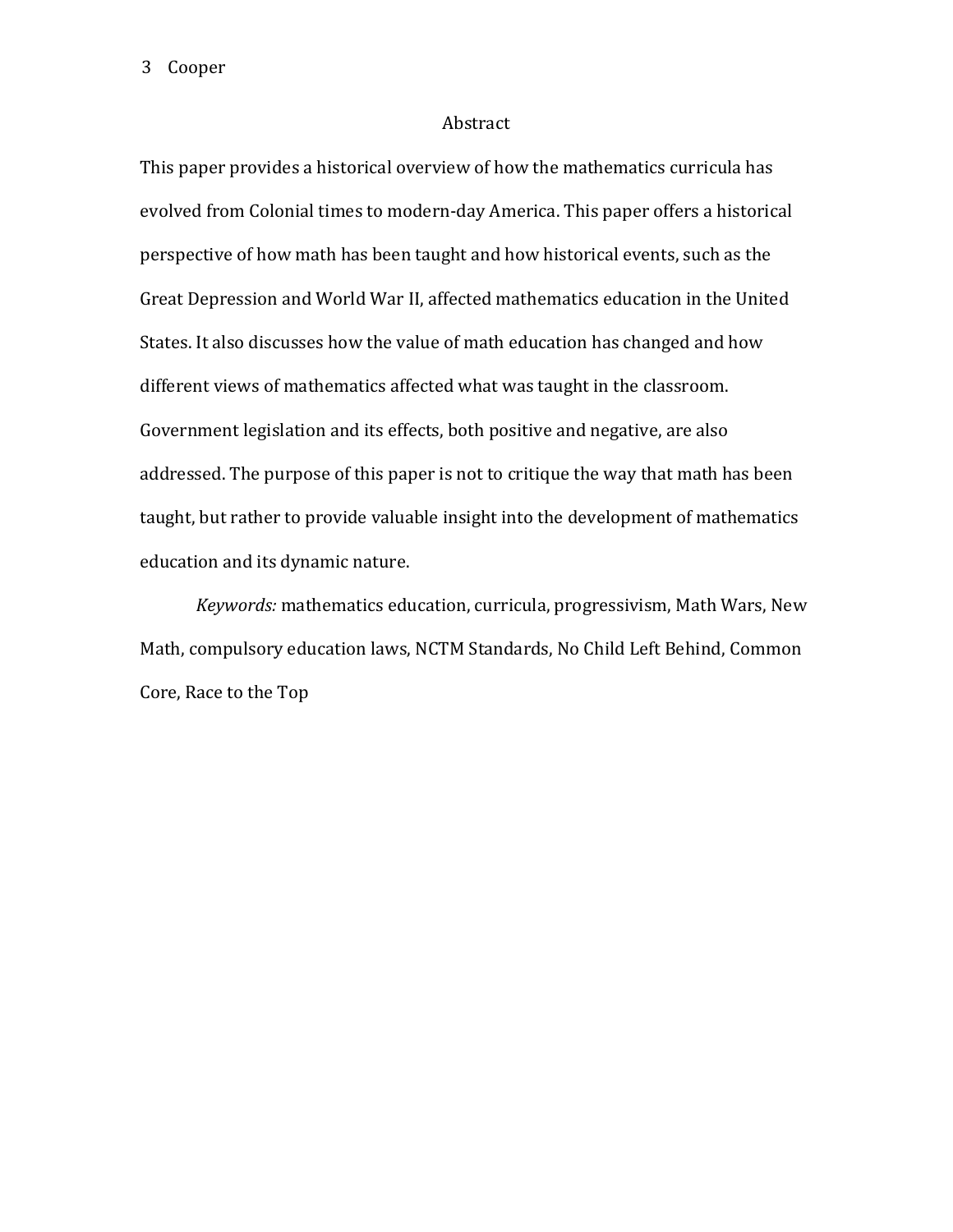A Brief History of the Mathematics Curricula in the United States **Colonial America**

In colonial America, formal education depended on the social rank of the family. The English were the main settlers of colonial America, and therefore colonial education was patterned after English schools. Girls were rarely given a chance to be educated and boys from the middle class were educated in dame schools, elementary schools, and grammar schools. Boys from upper class families were usually taught by private tutors and then travelled abroad to English colleges and universities. There they would often take a tour of the great cities of Europe. Eventually, elite colleges such as Harvard, Yale, Princeton, Columbia, etc. were founded in colonial America.

Colonial education primarily consisted of teaching literacy and training the elite in the classics (Waggener, 1996). Reading, writing, and religious instruction were the only topics required in colonial schools. Although there was a greater emphasis on reading and writing, certain mathematical skills such as the "four rules" (addition, subtraction, multiplication, division), fractions, and "the rule of three" (an operation used to solve direct and inverse proportions) were taught in many schools (Swett, 1900). According to Swett (1900), in 1789, neither basic arithmetic nor geography were necessary for admittance into Harvard. It wasn't until 1814 that the college required knowledge of the rule of three, and in 1816 it "asked for the whole of the arithmetic" (Swett, 1900, p. 142). In 1820, Harvard made algebra a requirement for admission into the college and in 1844 required geometry. Yale also increased its prerequisites around the same time.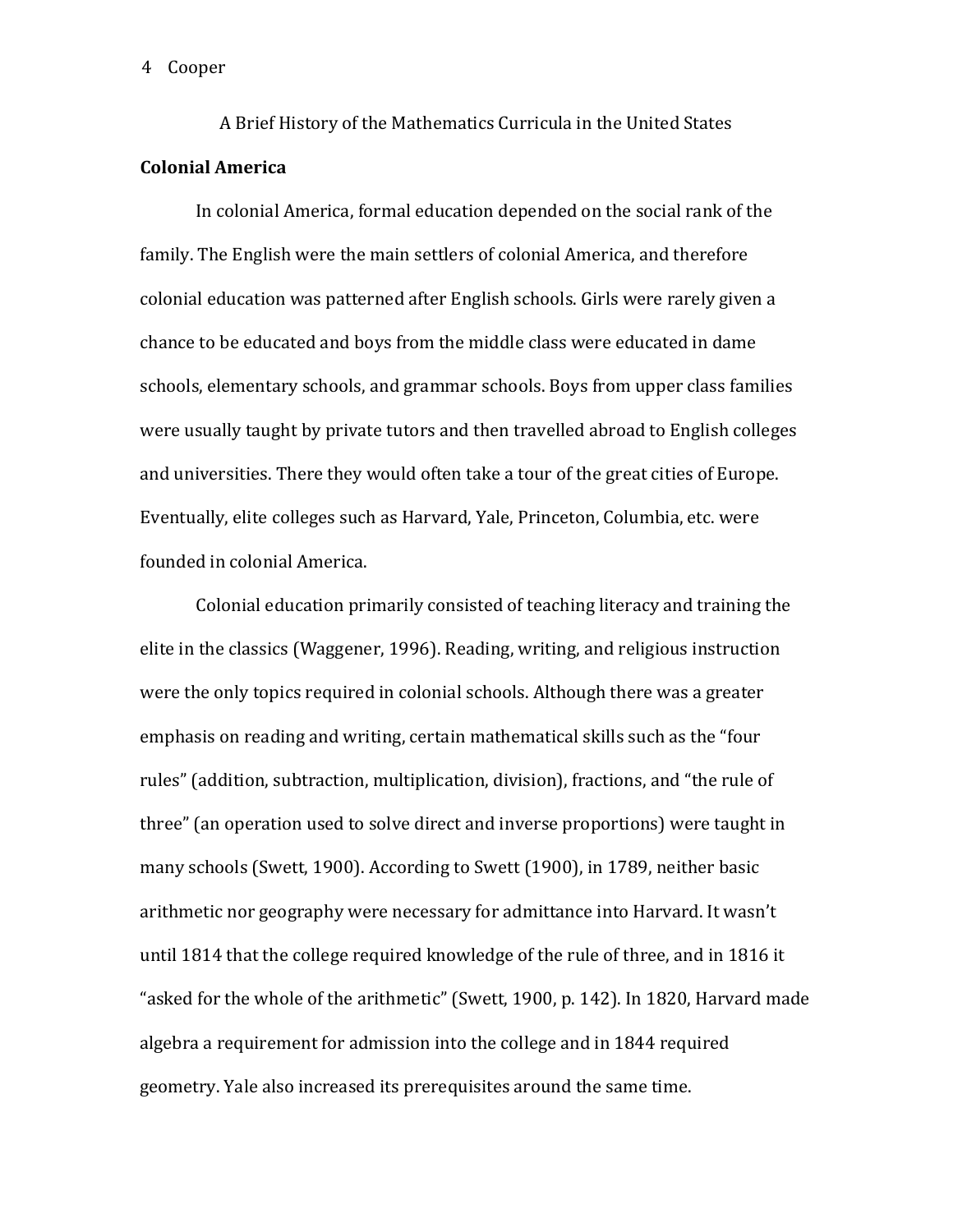# **19th and early 20th centuries**

In the 19th and early 20th centuries most Americans attended one-room school houses where a single teacher would typically have students in grades one through eight. She would teach them all together, and the curriculum usually included reading, writing, history, geography, and arithmetic. Kegley (1947) describes the accounts of men who were school boys in school houses at the end of the 18<sup>th</sup> century and the beginning of the 19<sup>th</sup> century. Their experiences tell more of "bare and cold schoolhouses, and the meagre learning and severe discipline of many of their early schoolmasters than they do of methods of instruction and of subject matter taught" (Kegley, 1947, p. 19). Arithmetic, when taught, was learned by drill and memorization. Many schools didn't have textbooks. During this time arithmetic was considered to be very challenging and students didn't begin learning math until their early teens (Waggener, 1996). No criteria of arithmetical success existed and to know concepts beyond the rule of three was considered a great accomplishment (Kegley, 1947).

The initial departure from the former way of learning was made by Warren Colburn, a Boston schoolmaster. In the autumn of 1821, Warren Colburn's The *First Lessons in Intellectual Arithmetic* was published. This book went into use by schools at once and became more popular than any other arithmetic book published. In 1856 it was claimed that 50,000 copies were used every year in Great Britain and 100,000 annually in the United States (Monroe, 1912). It was translated into foreign languages and is still published today. Colburn's work was based on the ideas of Pestalozzi, a Swiss philosopher and education reformer who felt that lessons should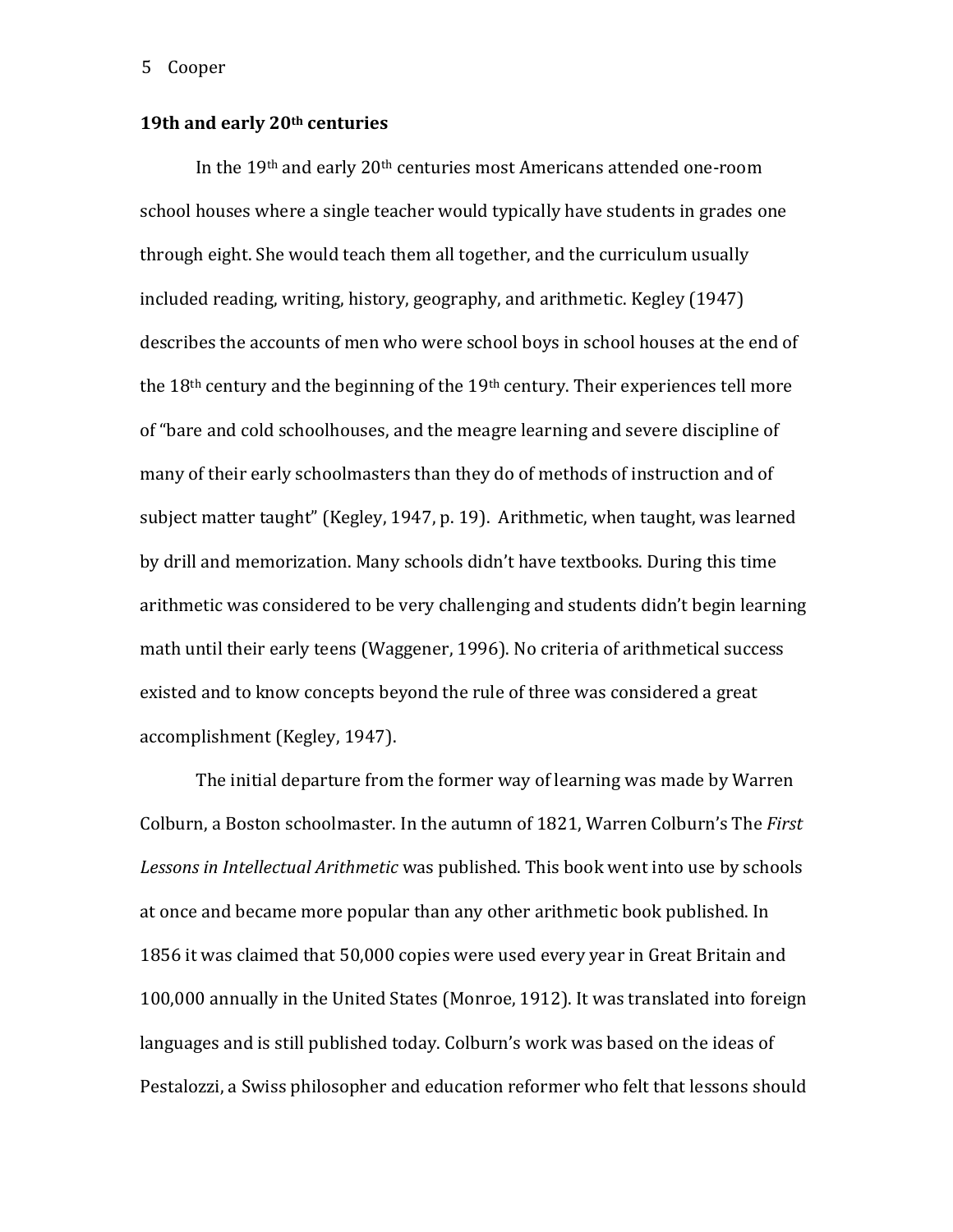begin with familiar topics to introduce new information (Silber, 2014). Colburn's book lowered the starting age of arithmetical instruction from the early teens to about 6 or 7 (Baggett & Ehrenfeucht, 2012). It focused on oral instruction rather than memorization and drill. Colburn created problems that were relatable to young children as they were based on their own experiences. His writing style was easy to understand, which contributed to the success of *First Lessons.* 

Although Colburn's book was very popular, by the end of the  $19<sup>th</sup>$  century, mathematics was seen as tool for strengthening the mind through drill and discipline, otherwise called mental discipline. Advocates of this method believed the mind was like a muscle and used drill and memorization without much learning occurring (Waggener, 1996). Transfer of training was another theory in use at this time. Theorists proposed that skills acquired from one activity could be transferred to another activity.

By the late 1800s, there were competing philosophies about the role of American schools. Some thought that schools should prepare students for college, while others felt that schools should prepare students for industrialized or trade jobs. There were also competing philosophies about rote memorization versus critical thinking. There was no set curriculum and students were studying large amount of subjects for short periods of time. There was need for order and standardization.

To address these concerns, the National Education Association appointed the Committee of Ten on Secondary Studies in 1892 in order to standardize the school curriculum. The committee recommended that 12 years of education were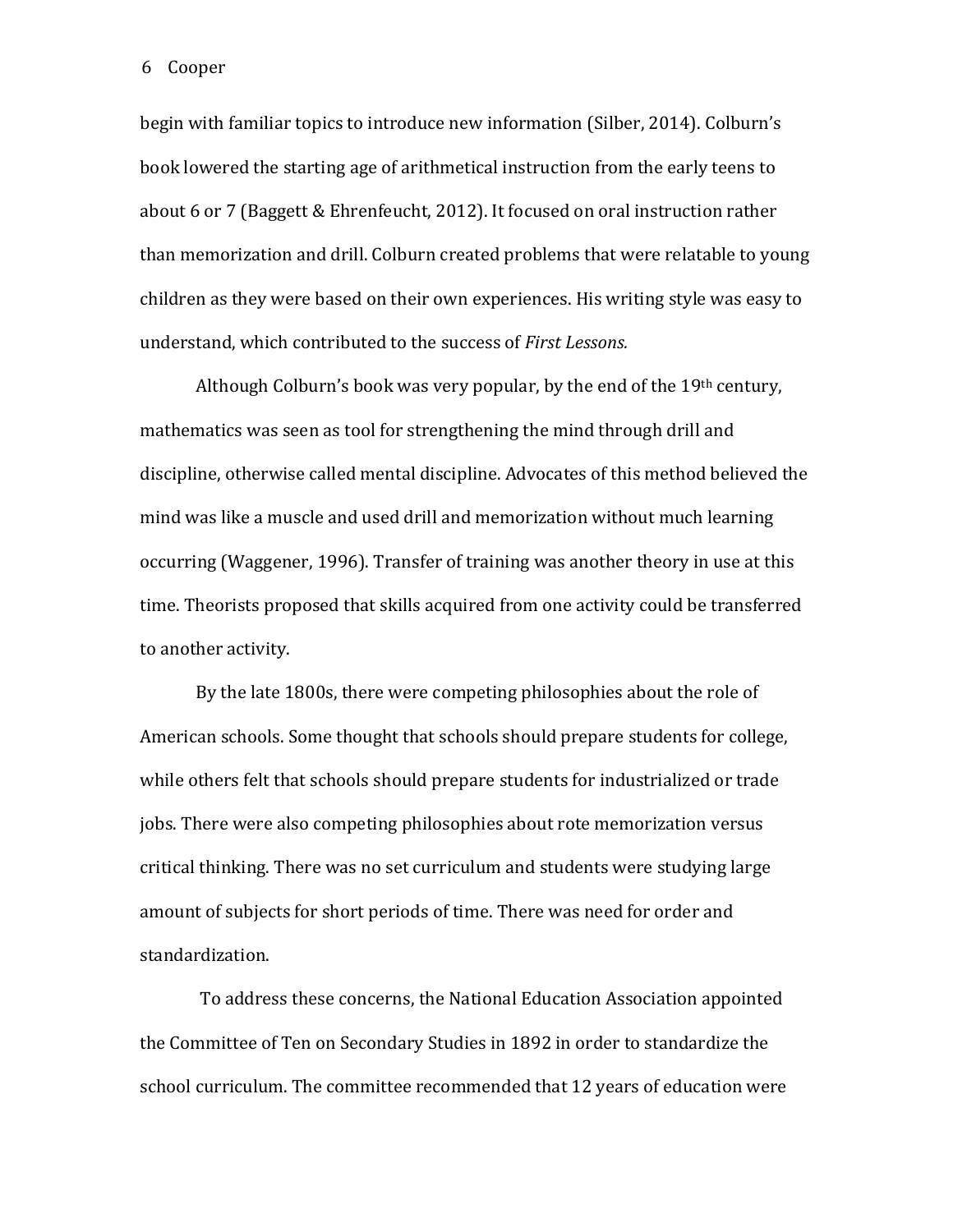needed, with 8 years of elementary school and 4 years of high school. The committee also proposed that fewer subjects be studied over longer periods of time. Concerning mathematics, the committee suggested that Algebra be studied the first year of high school, geometry the second year, Algebra 2 and Geometry 2 the third year, and Trigonometry and Higher Algebra the fourth year (Mackenzie, 1894). It also called for the better training of teachers, and the committee made clear that the purpose of high schools was to prepare students for college.

In 1900 an additional attempt to organize the educational standards was made when the College Entrance Examination Board (CEEB) was founded. At the close of the 19th century there was little consensus among colleges regarding the knowledge they required of their prospective students. This made it difficult for secondary teachers to prepare their students for college as they were unsure what to teach them (McCandless, 1967). The CEEB standardized college entrance requirements and provided uniformity in secondary schools. This board greatly influenced public secondary school curriculums as it provided an organized set of standards common to all colleges.

In 1908, the International Commission on the Teaching of Mathematics gave a report of the status of mathematics education at the time. The study found that "almost all secondary schools in America provided at least one year of algebra and geometry, 50% of schools had one more semester of algebra, and that less than 20% of schools offered any higher mathematics" (Waggener, 1996).

## **1920s-1940s**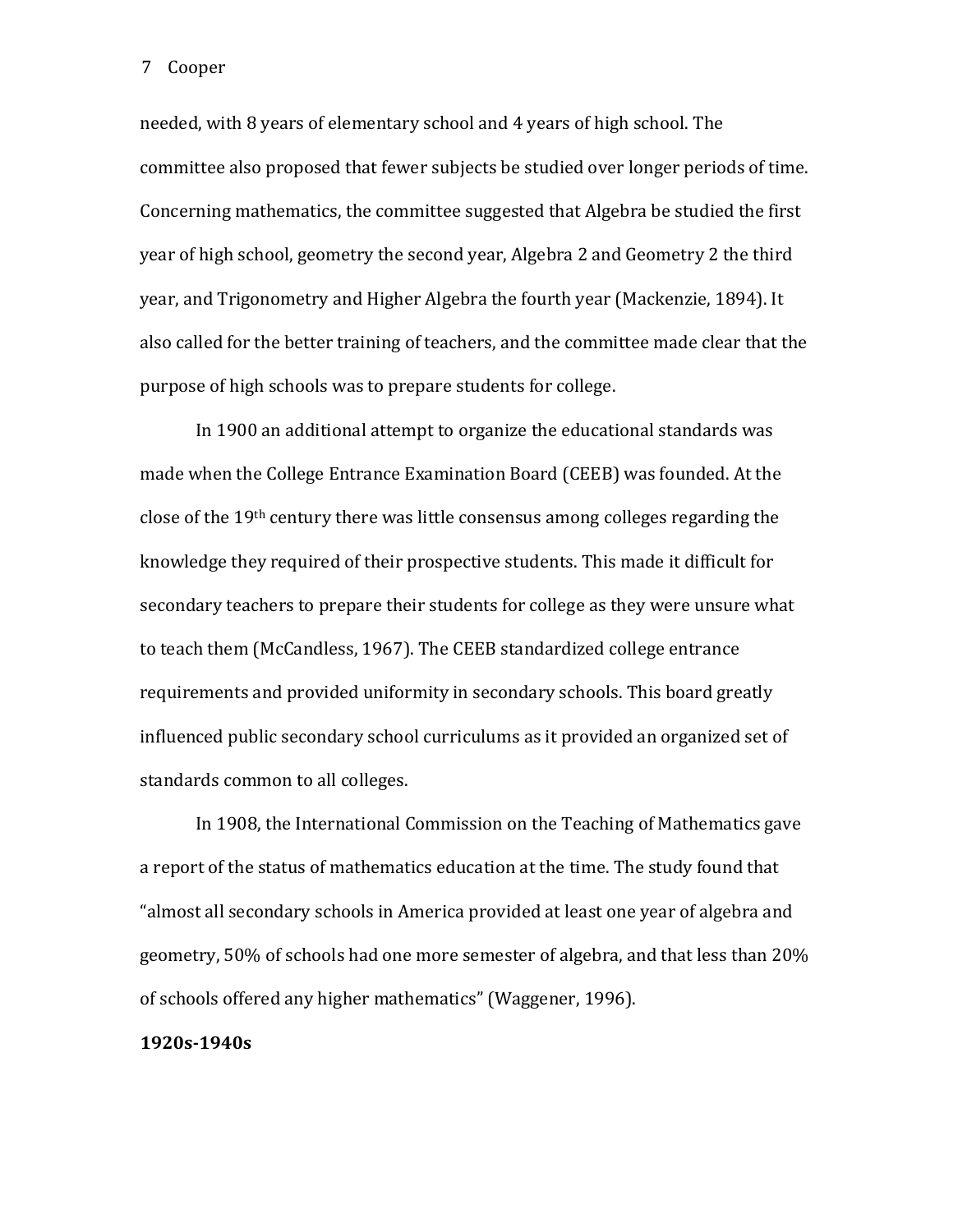In the 1920s-1930s during the Great Depression, Americans wanted adults to receive the available jobs instead of children. Before this time, during the Industrial Revolution, child labor increased dramatically as children regularly worked long hours in hazardous factory conditions for little earnings. Immigrants poured in and stimulated industrial growth while also straining the financial resources of the cities. Many of these children worked to support their families and did not receive much education. Reformers in the 19th century worked to improve conditions and outlaw child labor, but it wasn't until the Great Depression that child labor conditions were improved. The Fair Labor Standards Act of 1938 placed limitations on child labor and the employment of children under 16 was prohibited (Yellowitz, 2009). Because of these changes concerning child labor, attendance in schools began to rise.

By 1920, compulsory schooling laws were being more observed, though in many states they were still not strictly enforced. By 1920 the laws included longer amounts of schooling each year, a mandatory school census, attendance officers, and eliminating exemptions for students who had mental or physical conditions (Katz, 1976). In 1900 the average permissible age for leaving school was 14 years and 5 months in states that had truancy laws. By the 1920s it had risen to 16 years and 3 months. Thirty one of the 48 states required school attendance until age 16, one until 17, and five until 18. Eight states required school attendance until age 14 only. From 1890 to 1930 there was a shift from sending kids to work to sending them to school (Katz, 1976).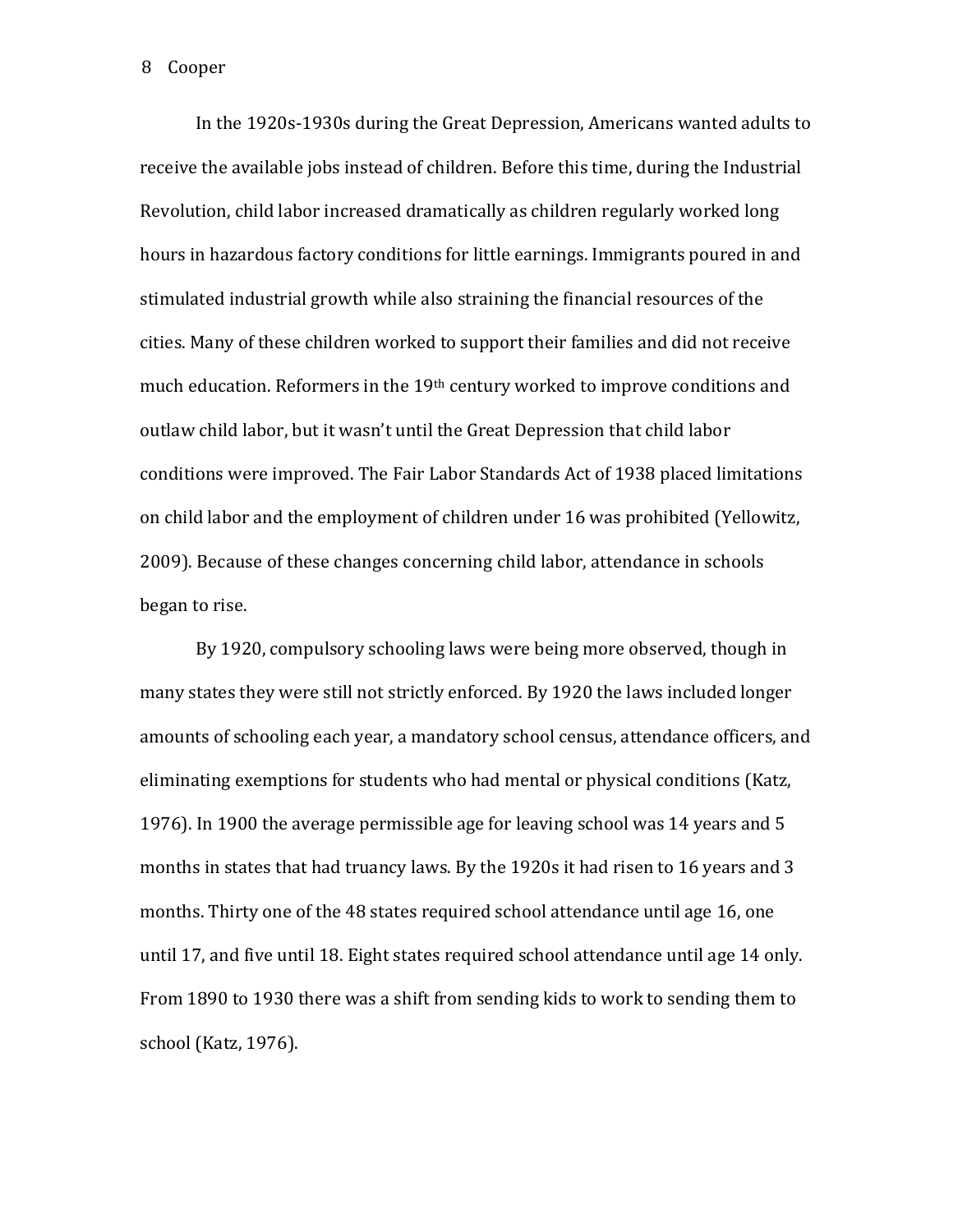Based on the ideas of Jean Jacques Rousseau and John Dewey, progressive education has influenced American schools since the early 20th century. William Heard Kilpatrick, an influential education leader and advocate of progressive ideas, wrote a book called *Foundations of Method* in 1925. It became a textbook for teacher education courses in the U.S. As a supporter of progressive education, Kilpatrick rejected the idea that studying math contributes to mental discipline, the belief that learning must be forced and achieved by rigid training such as drill and rote memorization. Instead, he believed that subjects should be taught based on their practical value to the students or if students freely wanted to study the subjects. Kilpatrick proposed that algebra and geometry should no longer be taught in high school "except as an intellectual luxury." He felt that mathematics is harmful unless it is being used for everyday life (Klein, 2001)

Progressivists based their ideas on the work of Edward L. Thorndike who argued against mental discipline and transfer learning. His findings were useful in challenging the use of drill in the classroom and contributed to the idea that math should be used for practical purposes only (Klein, 2001)

In the 1930s progressivism dominated the textbooks, journals, and courses for educators (Klein, 2001). According to Klein (2001), "It became a cliché in the 1930s, just as in the 1990s, for educators to say, 'We teach children, not subject matter.'" The Activity Movement of the 1930s called for the integration of subjects in elementary schools and opposed separate instruction in math and other topics. High schools were more hesitant because the teachers were skilled in specific subject areas, and there was public resistance to the education ideas of this time.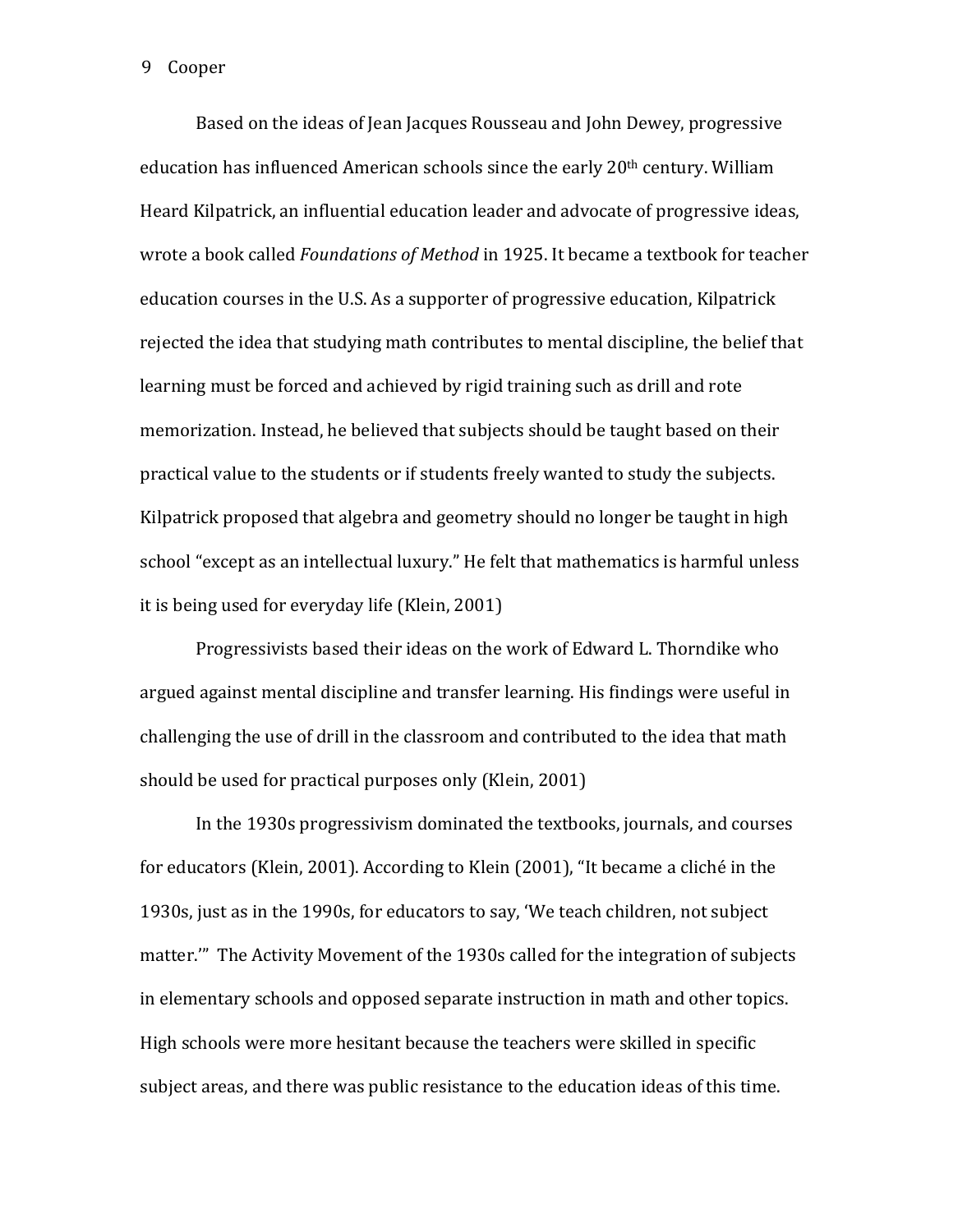In the 1940s, students were not learning basic skills and much of the public opposed the education doctrines of the progressive movement. World War II marked the start of the U.S. government's interest in math education due to the lack of mathematical skills of incoming officers (Waggener, 1996). By the mid-1940s a new educational program called the Life Adjustment Movement was developed to provide students who were not college bound or headed for skilled occupations with "life skills" to prepare them for everyday living. The math courses focused on practical uses such as buying, insurance, taxes, and budgeting rather than algebra or geometry. Many parents opposed these changes because they wanted their kids educated, and university professors criticized the lack of academics in the life adjustment programs. By the end of the 1940s, the public school system was heavily criticized due to the lack of attention to basic skills, and the life adjustment program died out (Klein, 2001).

## **1950s-1960s**

In the 1950s progressive education died out. The "New Math" period began in the early 1950s and lasted until the end of the 1960s. This period was a move away from the previous half-century of progressivism and proposed curricula that stressed logical justifications for the math procedures taught in schools (Klein, 2001). During the previous fifty years enrollment in advanced math classes had decreased due to progressive education. In the 1952-1953 school year only about 24.6% of high schoolers were enrolled in algebra classes and 11.6% in geometry. In the 1909-1910 school year, forty-three years earlier, 56.9% of high schoolers were taking algebra classes, and 30.9% were enrolled in geometry (Klein, 2001).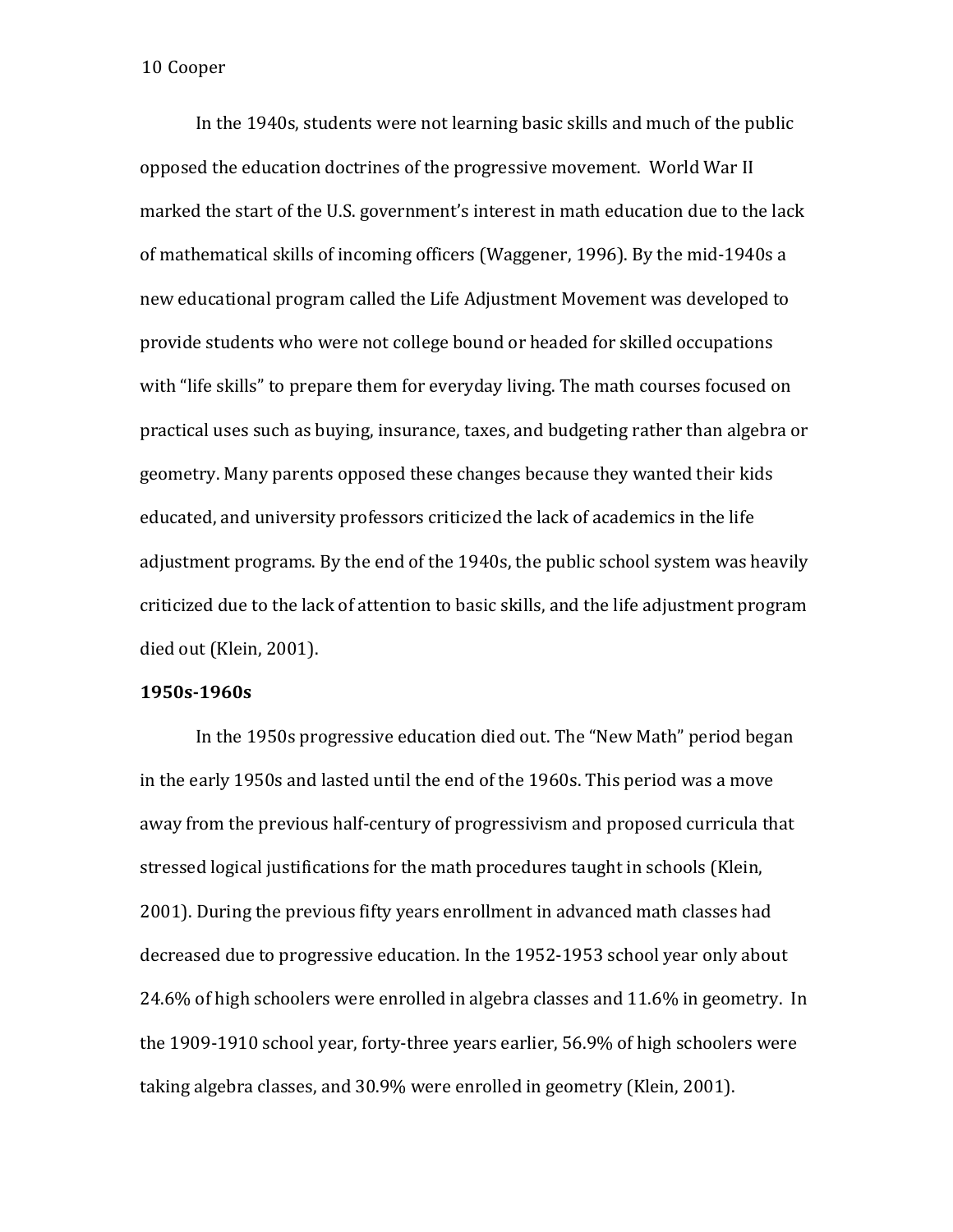In 1957, the Soviet Union launched *Sputnik I*, the first satellite, into space. The United States viewed this as a humiliation and also as a matter of national security (Waggener, 1996). The media highlighted the low quality of the math and sciences in public schools. As a result, congress passed the 1958 National Defense Education Act to increase the amount of science and math majors. It provided funding to support programs to help improve math education. Also in that year, the American Mathematical Society founded the School Mathematics Study Group (SMSG) to develop a new curriculum for high schools.

Due to the New Math movement, calculus courses were introduced to high schools. Another contribution of this period includes the Secondary School Curriculum Committee of the NCTM. There were many other groups that began during this period. Although there were many important influences from this time, math curricula became very formal with little emphasis on elementary mathematics. Courses included set theory and analysis topics that confused students as well as parents. Consequently, criticisms from the public increased, and by the early 1970s New Math had dissolved.

# **1980s**

In the early 1980s, the low-quality of math and science education was addressed. A 1980 report showed low enrollments in advanced math and science classes and lesser school expectations and college admission requirements. The National Council of Teachers of Mathematics released *An Agenda for Action* in 1980 and recommended that problem solving be the focus of school mathematics. The report called for the use of technology to make problem solving available to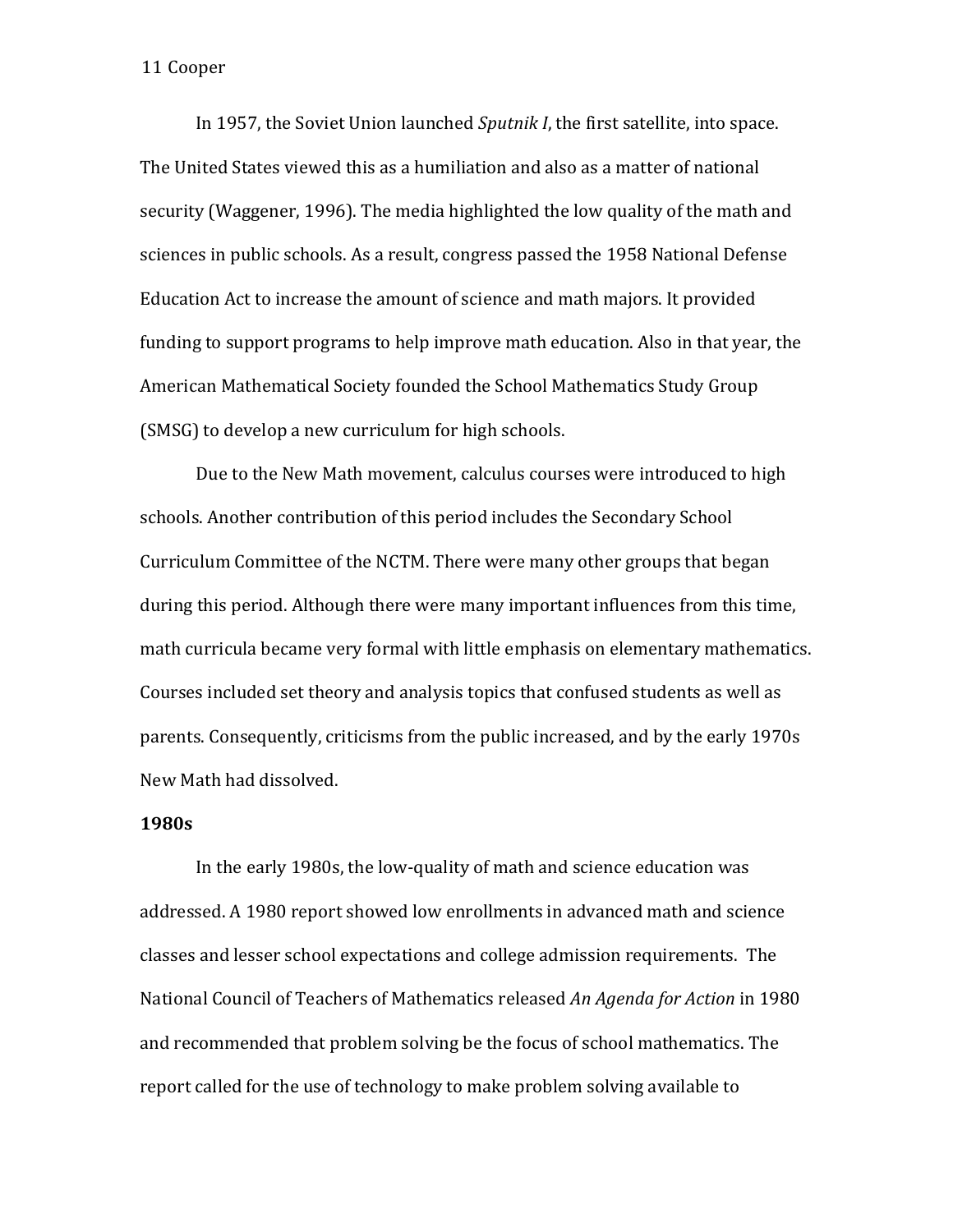students short of basic skills. The report also encouraged the use of manipulatives to illustrate concepts. However, the report got little attention, and in 1983 another report called *A Nation at Risk* caught the public's attention as it described the nation's shortcomings in math education and how the future of the nation was threatened.

*A Nation at Risk* found that between 1975 and 1980 remedial math courses in public universities had increased by 72 percent and that business and military leaders had spent millions in remedial education programs. The report also described how only 31 percent of recent graduates (1983) had completed intermediate algebra (Klein, 2001).

Additionally, the report addressed the need for student assessment and recommended that standardized tests be administered from grade to grade as well as from high school to college or work. The report addressed the quality of teachers and teacher training programs, as well as teacher shortages. It also drew attention to textbooks and recommended that they include more difficult content. *A Nation at Risk* was talked about all over the country and states created commissions to evaluate their own programs.

In 1986 the NCTM created the Commission on Standards for School Mathematics. During the summer of 1987, the *Curriculum and Evaluation Standards for School Mathematics* was developed and then revised in 1988. The official document was published in 1989 and was referred to as the *NCTM Standards*. The *NCTM Standards* contains sections with standards for the grades K-4, 5-8, and 9-12. The standards reflected the ideas of *An Agenda for Action*, such as the use of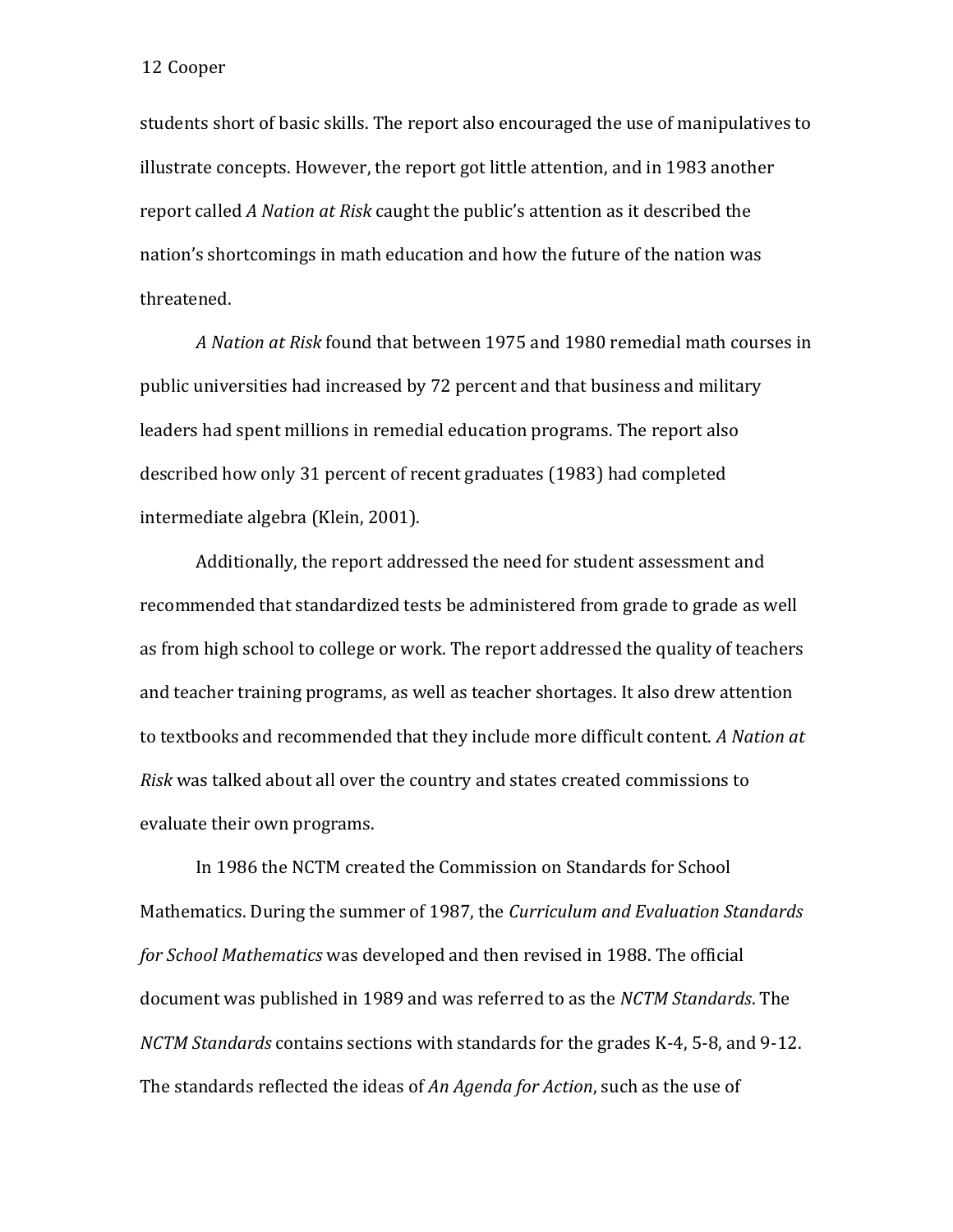manipulatives and calculators, but with increased detail. The grade level bands included topics that were to receive increased or decreased attention. For example, the K-4 band called for increased attention to meanings of operations, mental computation, and use of calculators for complex computation, among others. It called for decreased attention for long division, paper and pencil computations, and rote practice/memorization, among others. The *NCTM Standards* were characteristic of progressivism, supporting student centered learning. However, it differed from early  $20<sup>th</sup>$  century progressivism in that the study of mathematics just for the sake of it was not encouraged. By 1997 most states had adopted math standards similar to the NCTM standards.

There was public resistance to the standards in the 1990s. The books that parents resisted did not contain basic arithmetic skills and algorithms. Elementary schools urged students to develop their own algorithms. Calculators were used excessively, and student discovery group work was the preferred method of learning. Algebra and arithmetic was less important and some schools did not even provide textbooks as they may have hindered student discovery. Parent organizations worked to apply effective math policies at the state level.

# **1990s**

The 1990s marked the beginning of the math wars, a time of intense controversies over the teaching of mathematics. The debate was triggered by the public criticisms by the NCTM of California's 1997 mathematics standards. Klein (2001) explains that California had the greatest national influence on math education due to the fact that it is the most populated state and textbook companies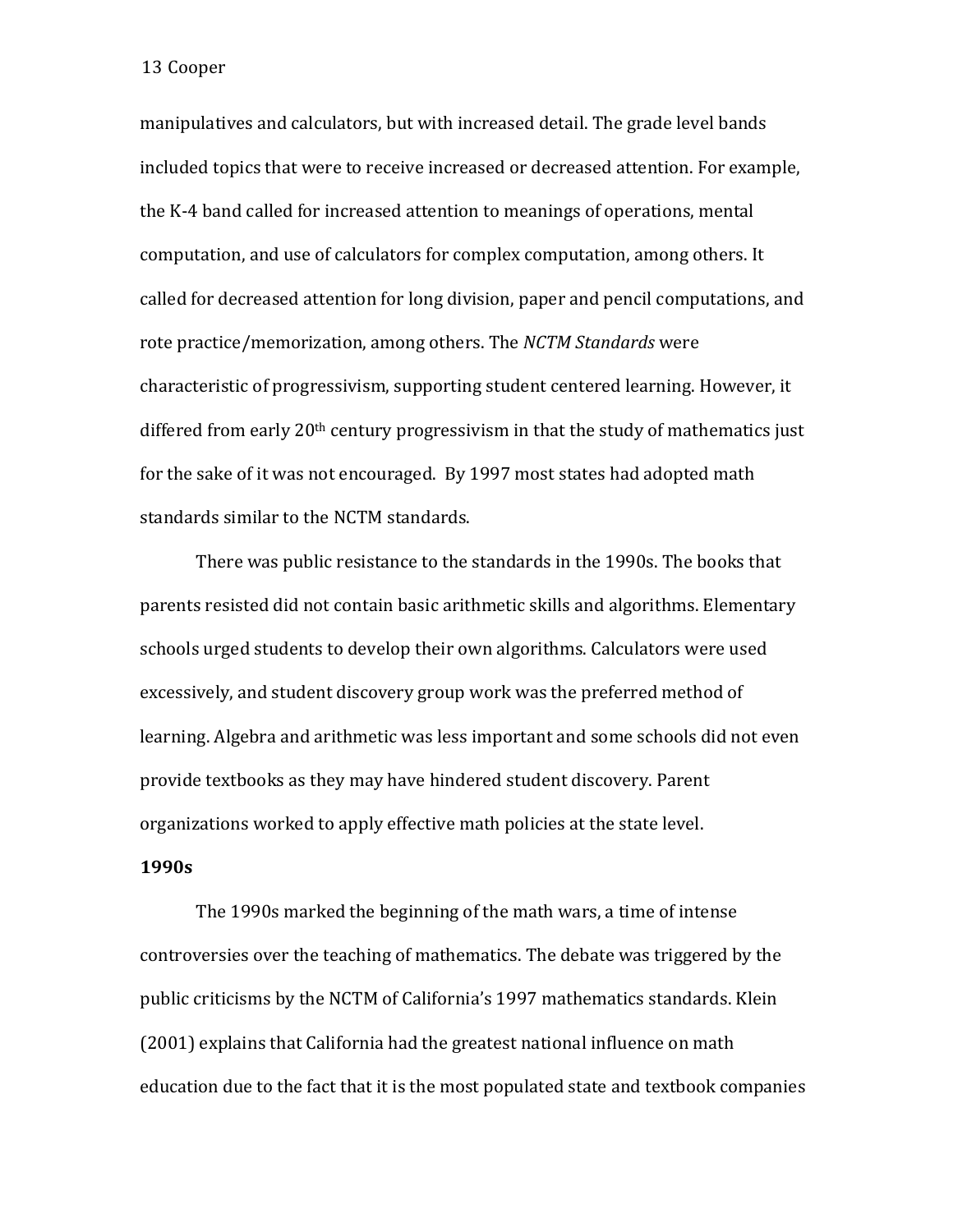try to sell to the California market. This affected what was accessible to the rest of the country. In 1996, national progress reports showed that California's fourth graders scored below their peers in 40 states. There was also an increase in remedial math courses at California State University. To address these problems, in 1997 a standards commission made of non-expert citizens was tasked with developing mathematics standards for California. When submitted to the State Board of Education, the standards were not cohesive and contained mathematical errors. Therefore the State Board asked Stanford University math professors to help with the standards. They rewrote the standards and corrected over 100 errors. The resulting standards allowed teachers to use progressive or traditional teaching methods, and the standards were adopted by California in 1997. The NCTM publicly disapproved of the new California standards, claiming that they "emphasized basic skills and de-emphasized creative problem solving, procedural skills, and critical thinking" (Klein, 2001). Many non-mathematicians thought that the standards were "dumbed down" and focused more on rote memorization.

California mathematicians, however, had different views. More than 100 math professors from colleges in California signed a letter in support of the standards. After a few months, criticisms of the standards lessened. In 1998 the *Framework*, a system that identified textbooks aligning with the new state standards, was adopted by the California State Board of Education. However, public resistance to the state standards remained. In 2000, the NCTM released *Principles and Standards for School Mathematics* (PSSM). It was a revision of the 1989 Standards that gave greater emphasis to algorithms and computational math and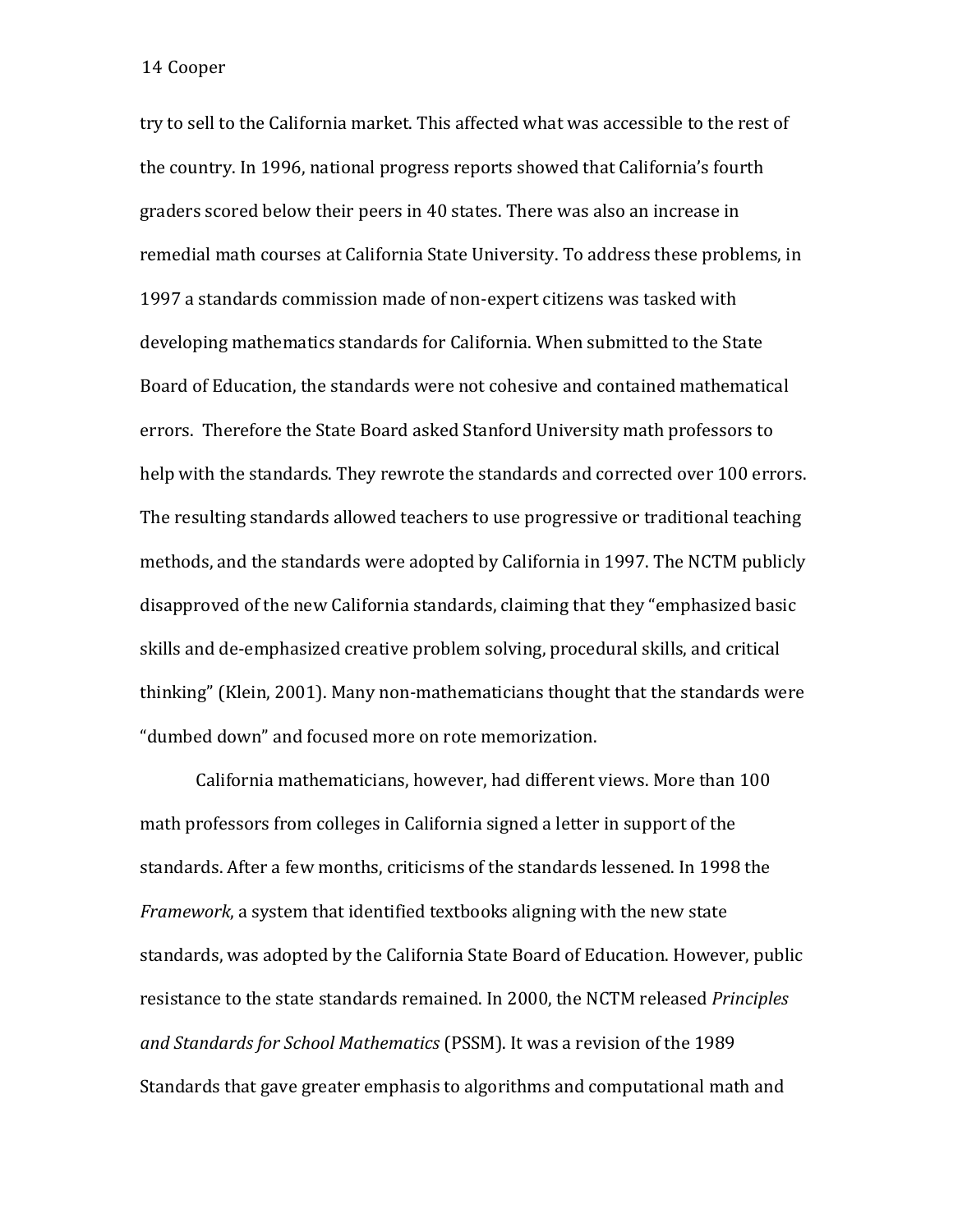removed some of the more drastic ideas from the 1989 Standards. There continued to be criticisms from the public about the PSSM, and at the end of the  $20<sup>th</sup>$  century, disagreements continued to exist between parents and mathematicians and educators (Klein, 2001).

## **2001**

In 2001, Congress passed the No Child Left Behind Act (NCLB). President George W. Bush signed it into law in 2002. The act was developed because some felt that the education system could no longer keep up with other countries (Klein, 2015). It also aimed to lessen the achievement gap between groups of students such as English language learners and poor and minority children. States were not required to observe the law but if they didn't, they risked losing federal Title I money. NCLB increased the role of the federal government in the education system. It required that all states annually test every student in reading and math from third to eighth grade. Each school was required to make annually yearly progress (AYP) to meet the proficiency goal by 2013/2014. States were allowed to use their own tests and set their own proficiency standards (Ladd, 2017).

There were both positive and negative results of NCLB. It generated huge amounts of data on student achievement in math and reading. It also made schools accountable for the test scores of subgroups who may have been ignored. Another positive result of NCLB was that it required teachers to be highly qualified and led to more teachers getting Master's degrees (Ladd, 2017). According to Dee and Jacob (2010), "NCLB brought about targeted gains in the mathematics achievement of younger students, particularly those from disadvantaged backgrounds" (p. 149).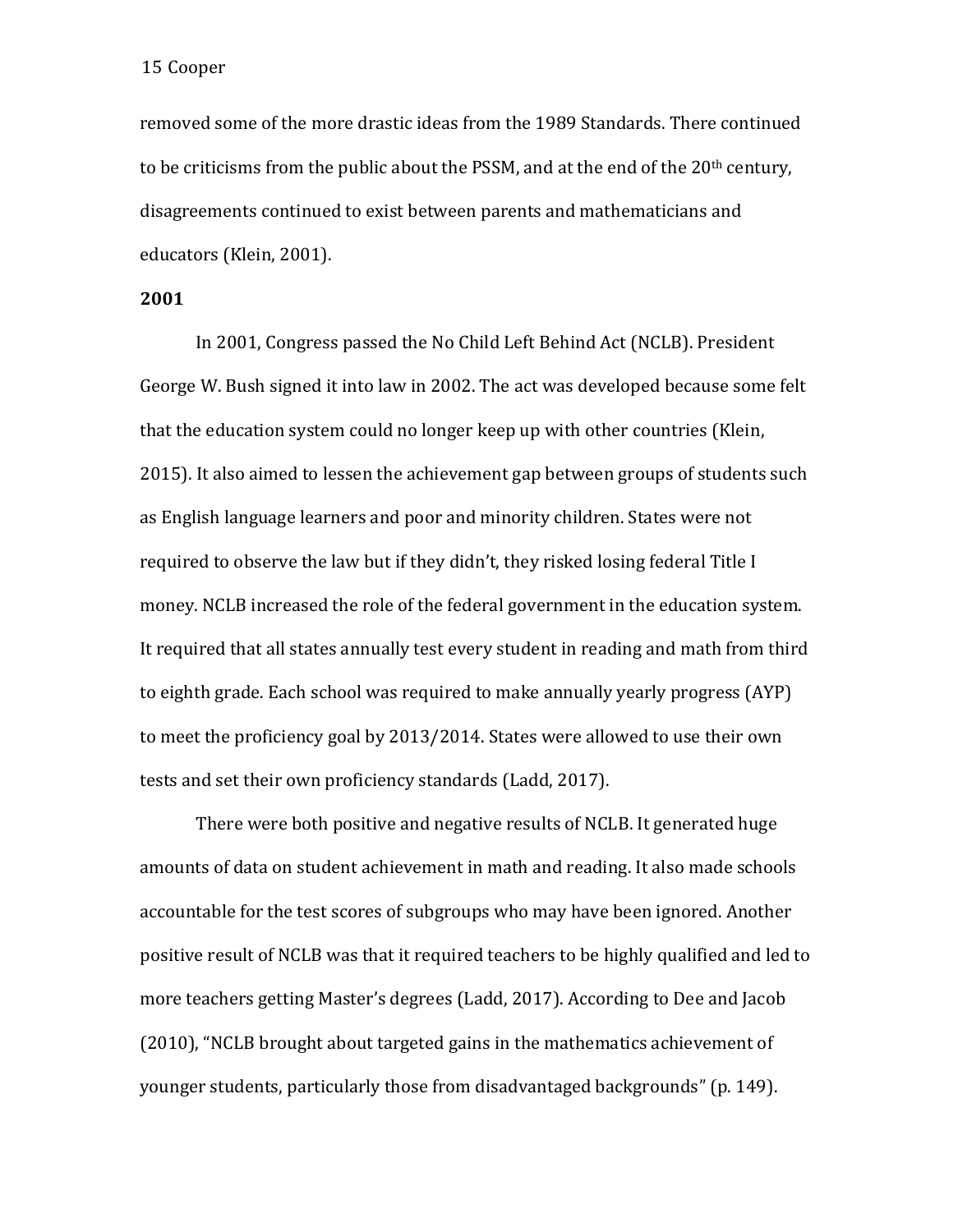A negative aspect of NCLB was the increase of standardized tests, causing many teachers to "teach to the test." Additionally, many schools could not meet the requirements of AYP and were shamed and ridicule. Another negative effect of NCLB was the effect it had on teachers. According to Ladd (2017), evidence shows that NCLB has reduced the morale of teachers, especially those in high poverty schools.

# **2010-present**

In 2009, President Obama enacted the Race to the Top (RTTT) program that gives states monetary initiative to reform their education systems. Congress provided \$4.35 billion state grants to encourage reform. Contrary to NCLB, RTTT provided incentive for change rather than punishing states that did not meet the requirements. To date, Obama's Race to the Top initiative has given over \$4 billion to 19 states. The four key areas of reform included rigorous standards and better assessments, adoption of better data systems to provide schools with information, support for teachers to become more effective, and increased resources for interventions needed to improve schools (*Race to the Top,* 2016). RTTT required that a state that receives a grant to promise to adopt and use common K-12 standards as well as implement common assessments.

States began working to create consistent standards before the RTTT initiative, and in 2010, the Common Core State Standards were developed to prepare students for college and careers. The Common Core was a state led effort that is not a part of any federal initiative (*Myths vs. Facts,* 2017). State adoption of the standards is not mandatory, but many states that received the RTTT grant did implement Common Core as well as states that were not chosen for Race to the Top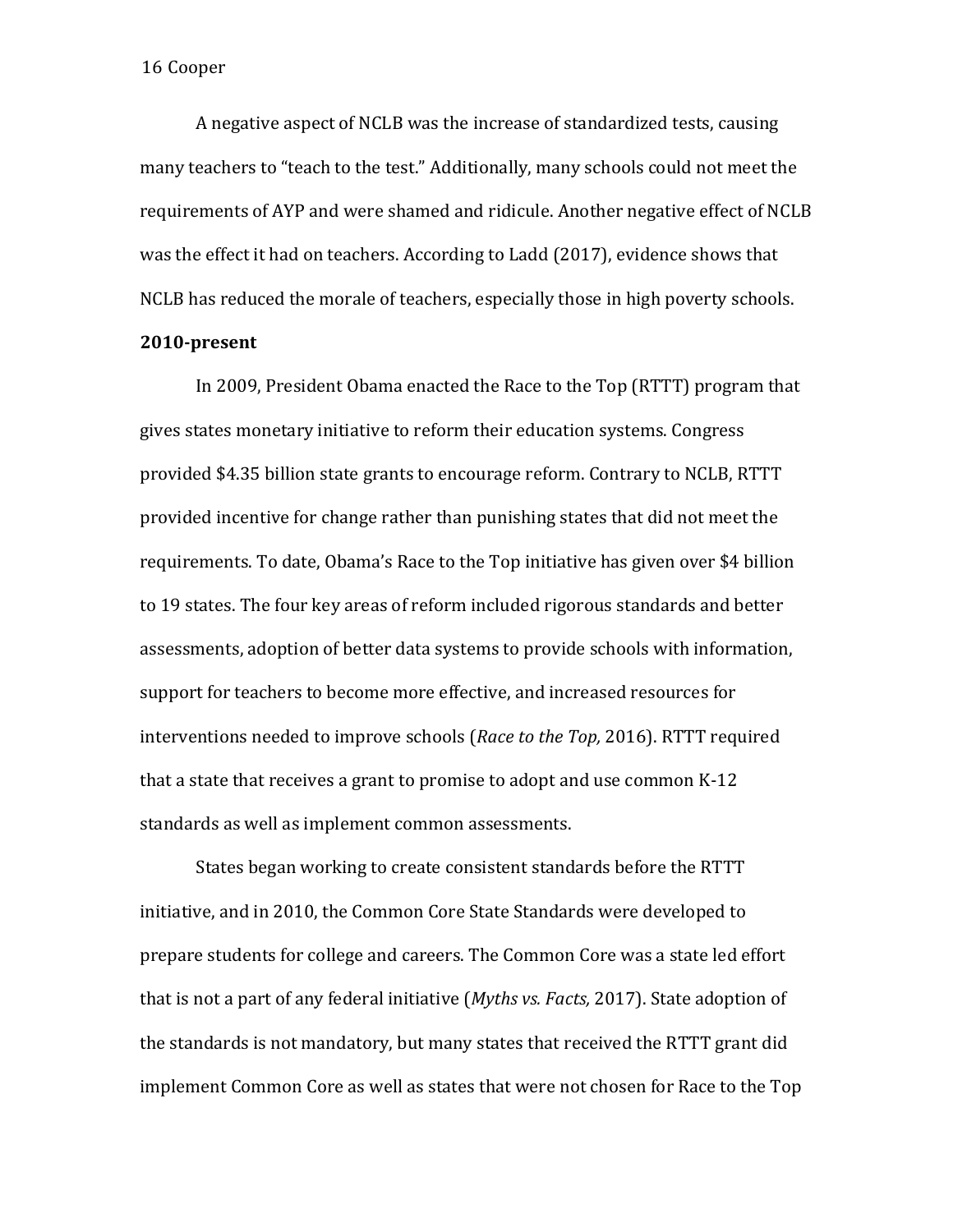grants. Common Core standards aimed to provide standards that were consistent throughout all states and grades and address only math and ELA.

There has been public resistance to the Common Core standards. Some have complained that there are no science, social studies, or art/music Common Core Standards. Some feel that the standards are too vague and not specific enough. Also, some have the opinion that the standards have led to a greater importance on standardized test performance (Meador, 2017).

In 2015, Congress replaced NCLB with Every Student Succeeds Act (ESSA) (Ladd, 2017). Under this new law, states are still required to test all students in math and reading. The main change is that state governments will have responsibility for designing and enforcing their own accountability systems, but with some federal regulations.

### **Conclusion**

It is clear from the research that the mathematics curricula has drastically changed over the years. Historical events, such as the Great Depression, World War II, and the Cold War triggered curriculum reform, although not all efforts were effective. Due to the de-emphasis on math during the progressive era, for example, enrollment numbers in higher math courses decreased. To combat this, a more extreme approach to math curricula in the 1950s-1960s emerged. However, the math was too difficult and the "New Math" period ended. The 1980s brought standardized testing, and the 1990s was a time of heated debates over the correct way to teach mathematics. Today, there are continued efforts being made with legislation such as NCLB and Race to the Top. More recently, the Every Students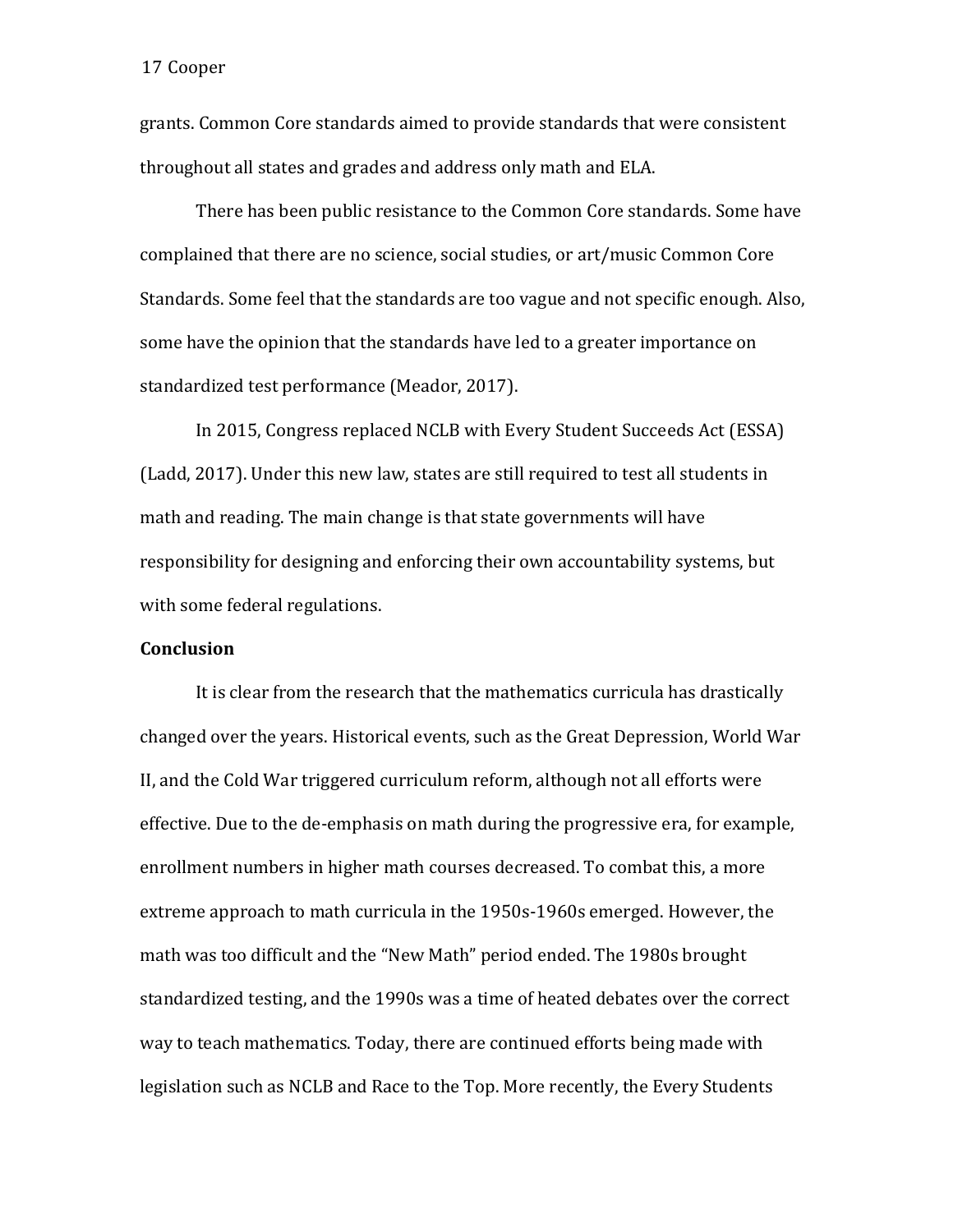Succeeds Act (ESSA) was passed, giving state governments the ability to design and enforce their own accountability systems. From the research it is evident that there have and continue to be disagreements over the way mathematics should be taught. Curriculum reform has become frequent and normal and will most likely continue to change in the future. We can only hope that the role the federal government will play in the future will be more positive and constructive than it has been in the past.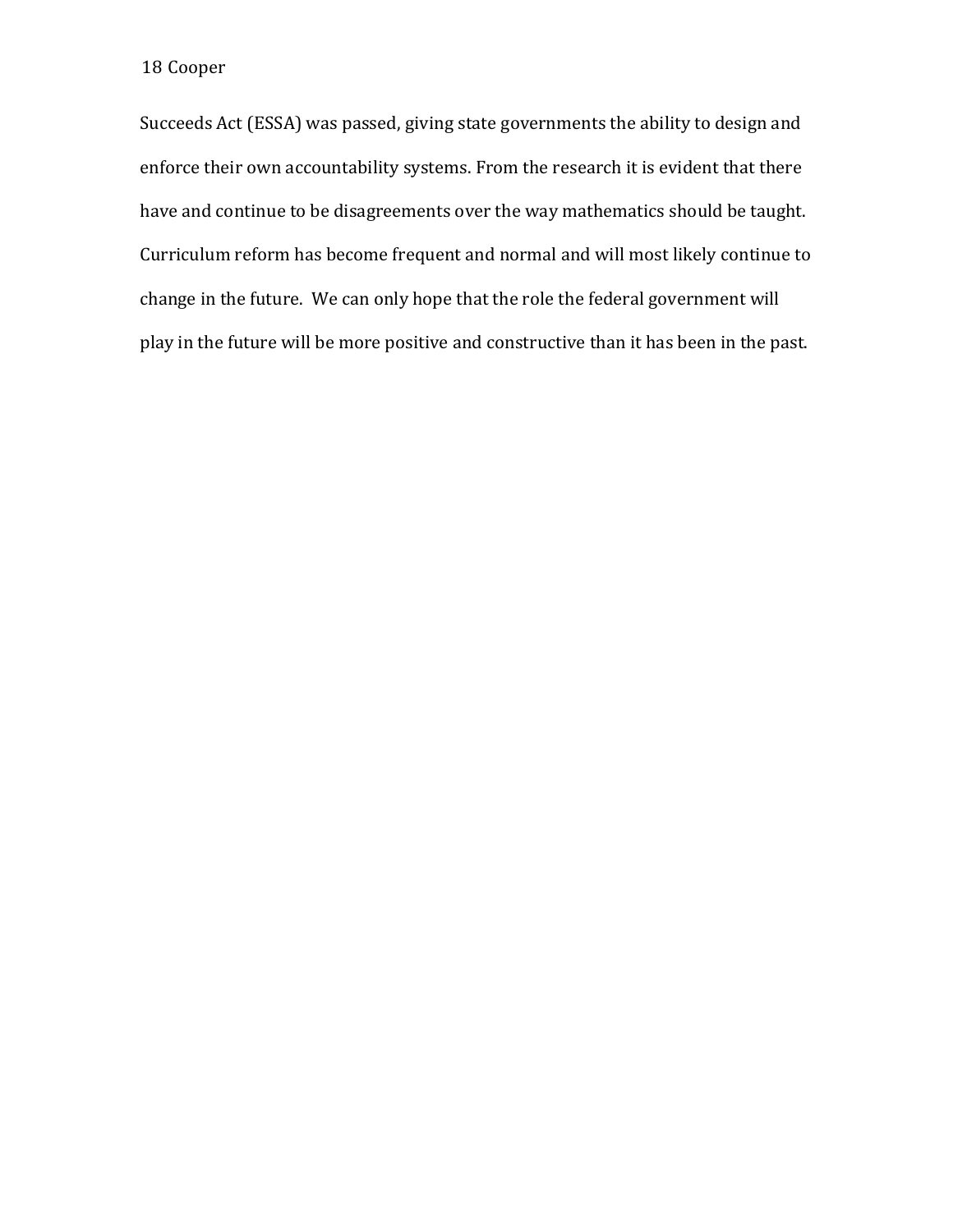### References

- Baggett, P., & Ehrenfeucht, A. (2012). *History and theories of mathematics education: A graduate mathematics course* (Syllabus). Las Cruces, NM: Math Department, New Mexico State University.
- Dee, T., & Jacob. B.A. (2010). The impact of No Child Left Behind on students, teachers, and schools. *Brookings Papers on Economic Activity*, 149-194.
- Katz, M.S. (1976). *A history of compulsory education laws.* Bloomington, IN: Phi Delta Kappa Educational Foundation.
- Kegley, T.M. (1947). Warren Colburn. *Peabody Journal of Education, 25*(1), 19-26.
- Klein, A. (2015). Issues A-Z: No Child Left Behind: An overview. *Education Week*, *34*(27).
- Klein, D. (2001). *A brief history of American K-12 mathematics education in the 20th century.* Retrieved from<http://www.csun.edu/~vcmth00m/AHistory.html>
- Ladd, H.F. (2017). No Child Left Behind: A deeply flawed federal policy. *Journal of Policy Analysis and Management*, *36*(2), 461-469.
- Mackenzie, J.C. (1894). The report of the Committee of Ten. *The School Review*, *2*(3), 146-155.
- McCandless, S.A. (1967). *A brief description of the historical background and current status of the testing program of the college entrance examination board*. New York, N.Y.: College Entrance Examination Board.
- Meador, D. (2017). *What are some pros and cons of the Common Core State Standards?* Retrieved from [https://www.thoughtco.com/common-core](https://www.thoughtco.com/common-core-state-standards-3194603)[state-standards-3194603](https://www.thoughtco.com/common-core-state-standards-3194603)